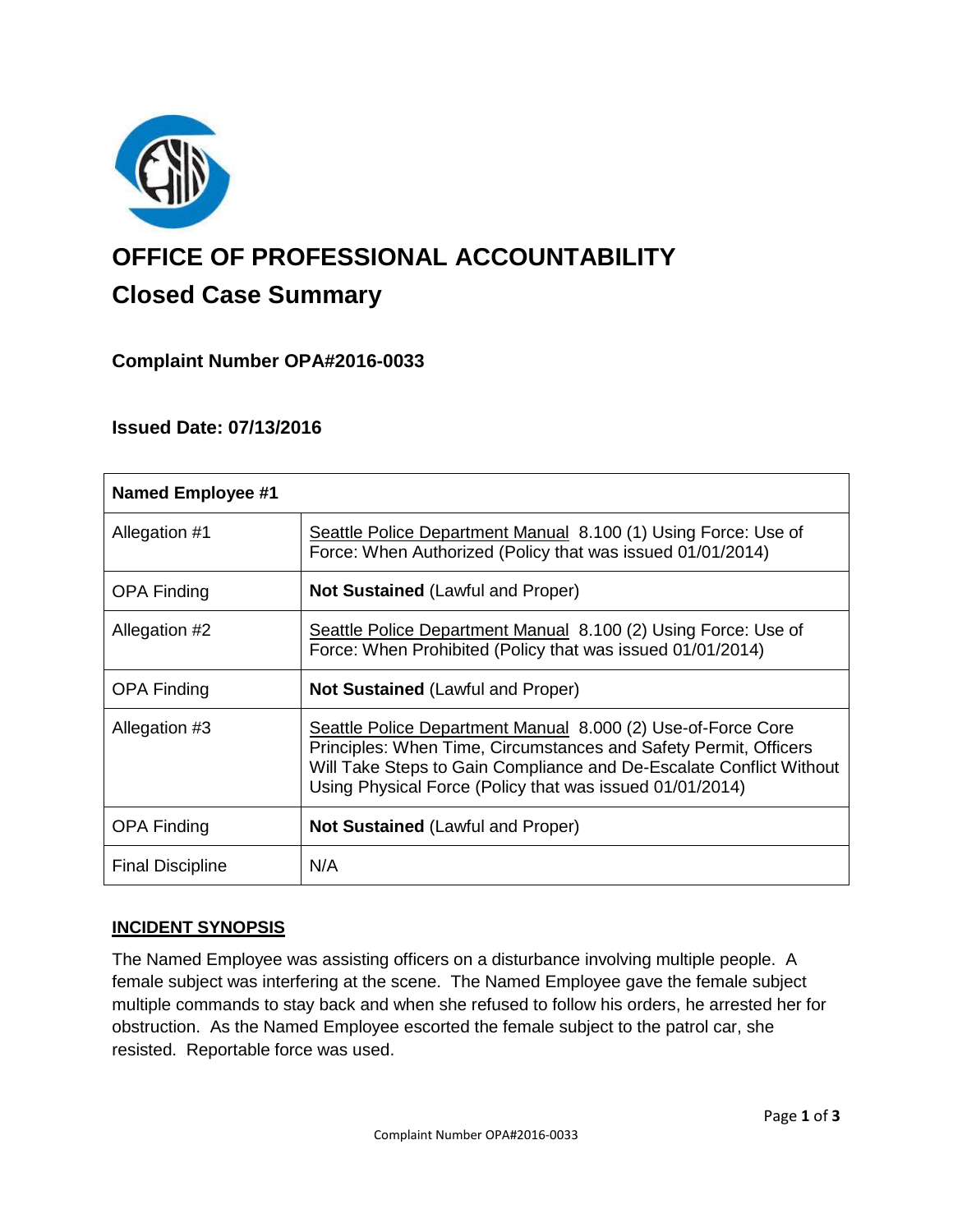## **COMPLAINT**

The complainant, a supervisor within the Department, alleged that the Named Employee failed to use de-escalation during his arrest of a female subject when he placed her in the back of a patrol car by tossing her face down.

## **INVESTIGATION**

The OPA investigation included the following actions:

- 1. Review of the complaint memo
- 2. Review of In-Car Video (ICV)
- 3. Search for and review of all relevant records and other evidence
- 4. Interview of SPD employees

#### **ANALYSIS AND CONCLUSION**

The complainant alleged the Named Employee used force that was not reasonable, necessary and/or proportional. The specific force used was to manually push a handcuffed female subject head-first into the back of a patrol car in such a way that she landed on her stomach or side. The arrest of this subject for obstruction took place in the middle of a highly chaotic incident involving multiple detainees and a number of officers. At the moment the Named Employee pushed the subject into the police car she was struggling to break free from the Named Employee and had already tried to kick him. Simultaneously, other officers were actively attempting to control non-compliant subjects who were nearby. Given the totality of the circumstances, including the number of officers and detainees, the increasing potential for violence by the detainees, the chaotic nature of the scene at that time and the relative inexperience of some of the officers present, the OPA Director found the force used by the Named Employee to get the female subject into the police car was reasonable, necessary and proportional.

The female subject was handcuffed at the time she was pushed head-first into the back of a patrol car in such a way that she landed on her stomach or side. Given that she was handcuffed, SPD policy prohibited the use of force against her except in "exceptional circumstances when the subject's actions must be immediately stopped to prevent injury, escape, or destruction of property." The evidence from the OPA investigation found that the female subject was attempting to break free from the Named Employee's grasp by pulling and twisting as he led her to the police car after she was arrested and handcuffed. When he first attempted to place her in the back of the car, the subject used her foot to kick the side of the police car and push her and the Named Employee backwards. The Named Employee told OPA he was concerned she was trying to escape and he was worried, if she did, she would attempt to intervene in what other officers were doing. The OPA Director believed the preponderance of the evidence, including the subject's own actions, proves the necessity for the Named Employee to take immediate action to prevent her escape. Additionally, the subject had tried to kick the Named Employee and her feet were still swinging about. The Named Employee expressed a concern about being kicked and injured by the subject if he did not get her quickly